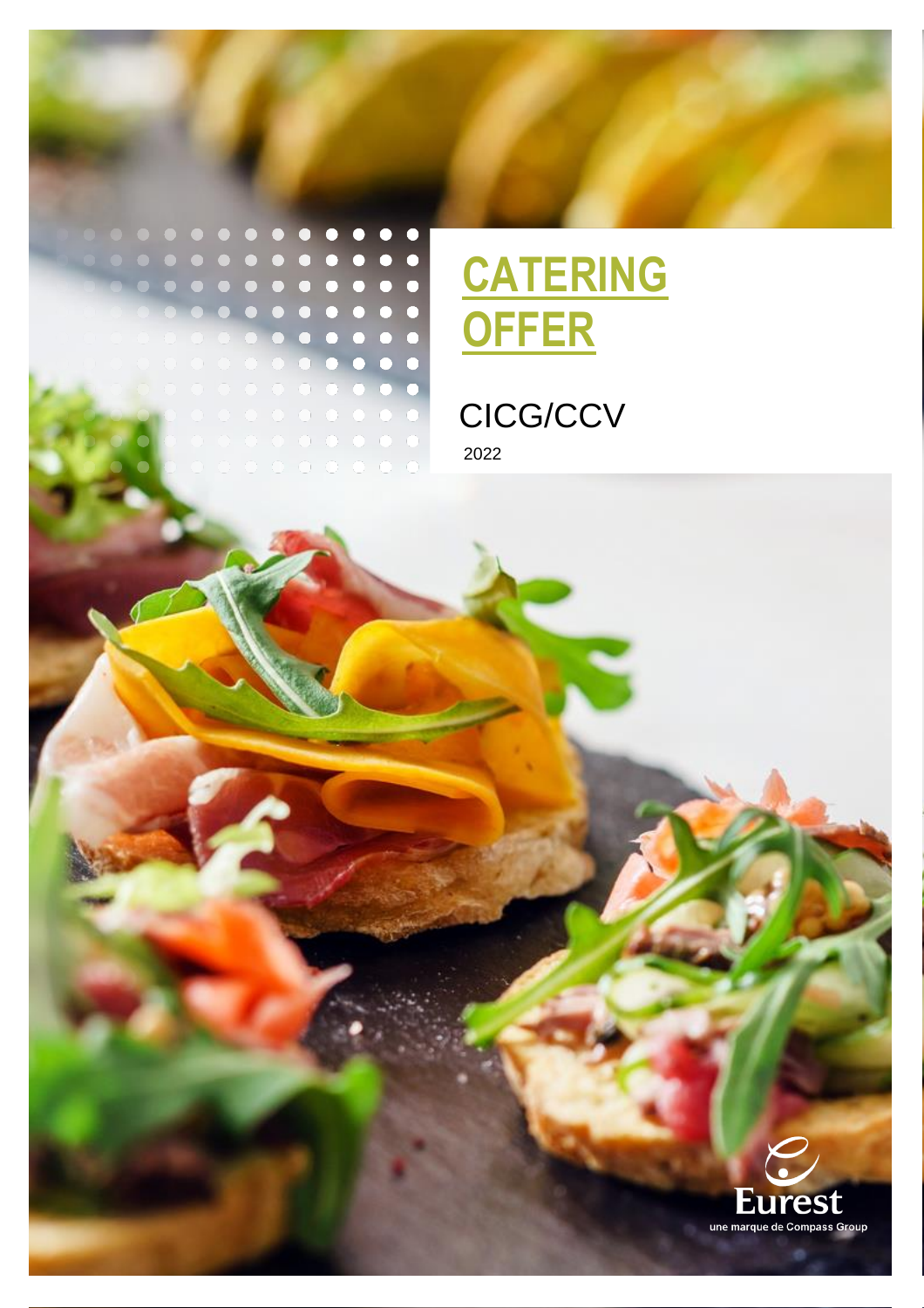

## **WELCOME!**

Thank you for your interest in our catering services. Here are a few of our ideas to help with your planning. There are many more possibilities we can bring to live for you...

- **Breakfast & Breaks**
- **Lunches**
- **Aperitifs**
- **Dinners**
- **Banquets**
- **Events of any kind**

We will design a catering offer in line with your wishes: in the restaurant or another room at any time you like.

As an experienced caterer, we would be delighted to provide you with a customized offer, specifically tailored to your event, guests, budget and program.

Order your catering online in our [Catering Webshop,](https://shop.eurest.ch/cicg/en/home) - easy and fast.

For special requests or further information to allergies do not hesitate to contact us.

### **YOUR CONTACT PERSON**

**Elodie Perez** Senior Sales Manager

Phone: +41 79 419 13 97 [cicg.sales@eurest.ch](mailto:cicg.sales@eurest.ch) [www.eurest.ch/cicg](http://www.eurest.ch/cicg)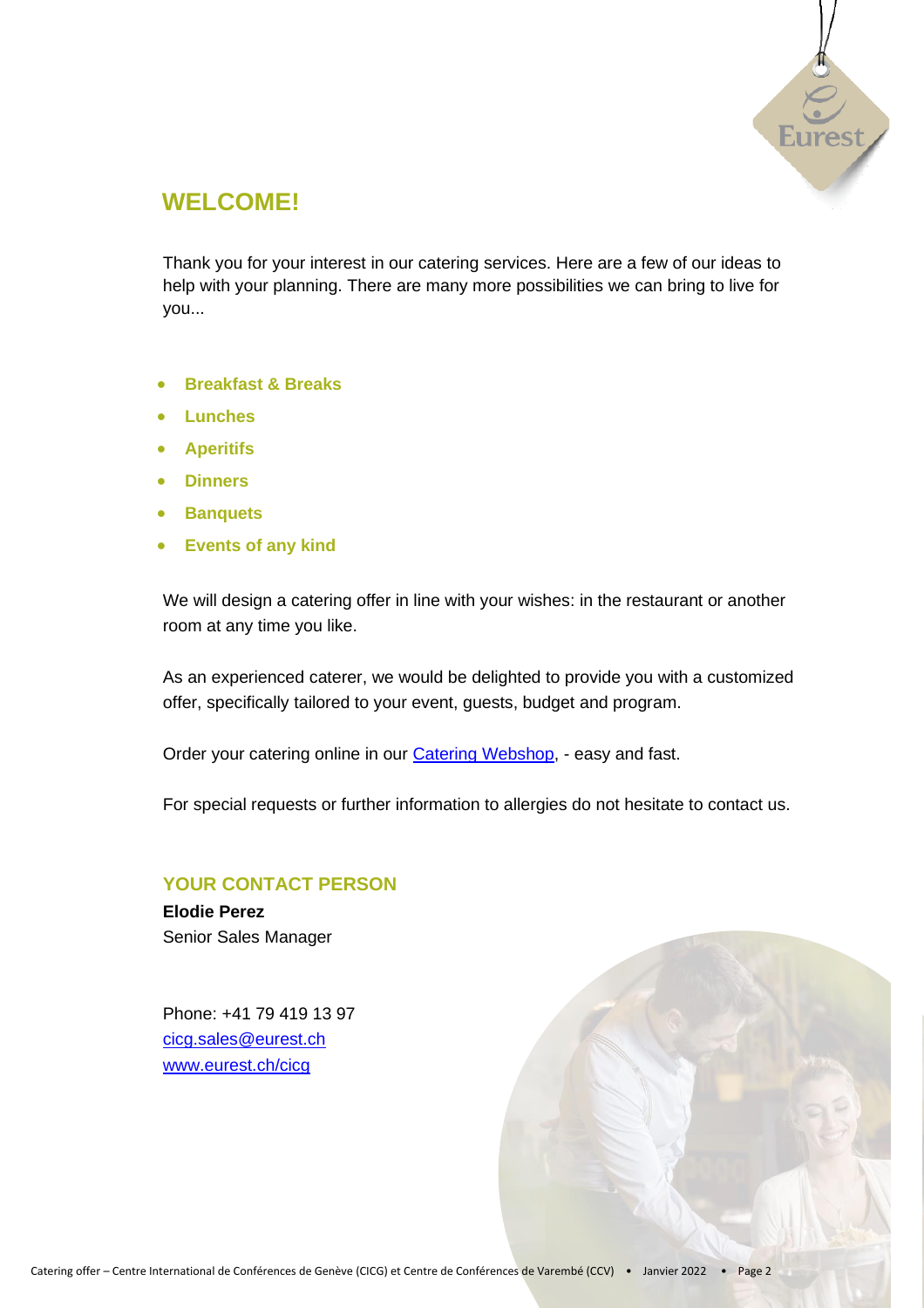

## **DECLARATION**



On your request most of our offers can also be prepared as **vegan** or **vegetarian.** In case of allergies and intolerances we can create an individual offer especially for you.

We are at your disposal for any special wishes and requests.

Our prices include:

- All mentioned items of the offer
- Set-up, equipment, service during the opening hours of CICG
- Event breakdown and cleaning

Our prices do not include:

- VAT (7.7%) is to be added to the price
- Service outside the regular opening hours of CICG

The pictures used in the offer are symbolic pictures. Your offer will not be presented exactly according to the pictures.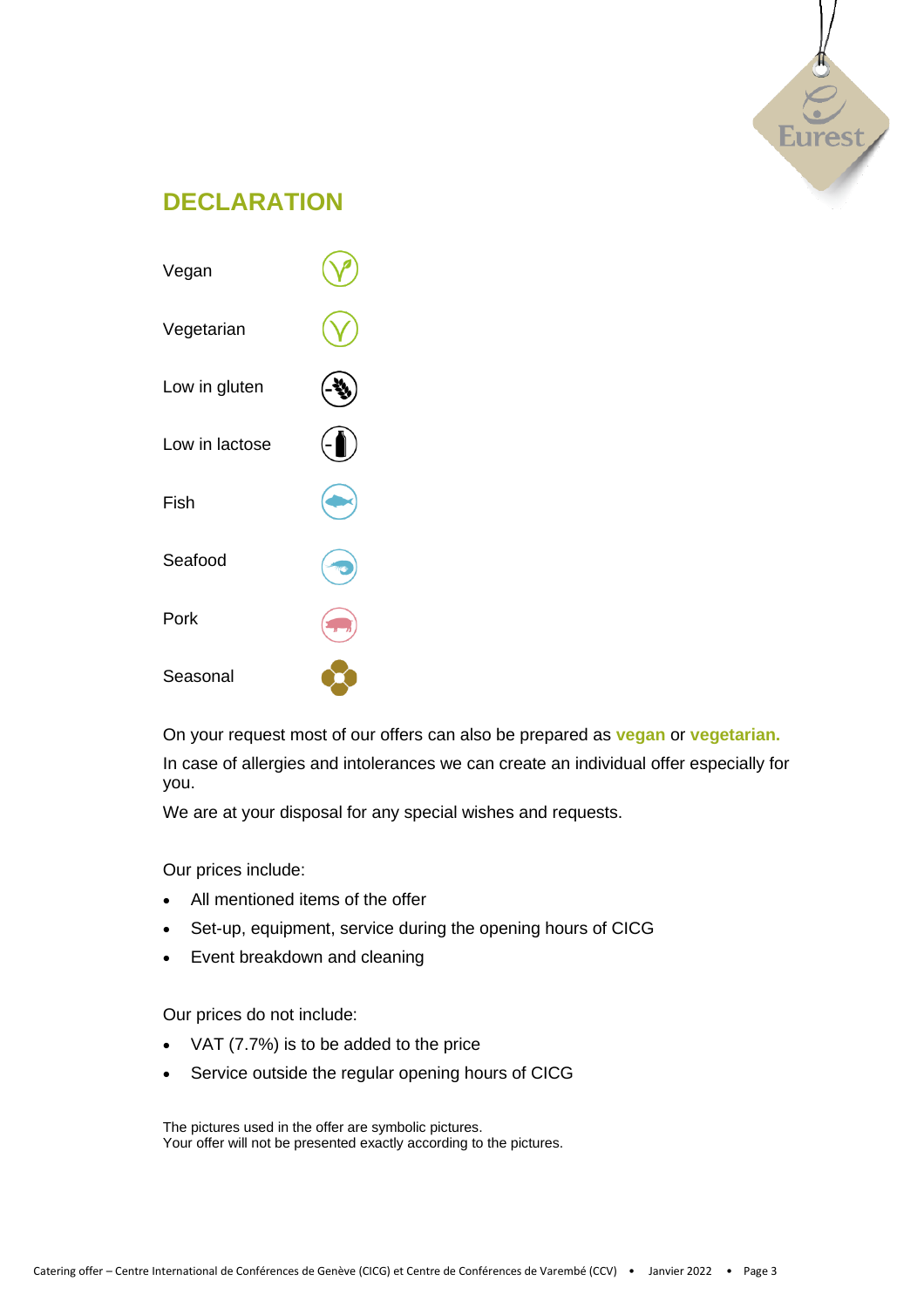

### **COFFEE BREAKS**

Order as of 10 persons All breaks can be packed individually (extra CHF 2.- for preparation and packaging)

| <b>CLASSIC</b>                                                                                                                                                                             | Quantity   | Price CHF HT |  |
|--------------------------------------------------------------------------------------------------------------------------------------------------------------------------------------------|------------|--------------|--|
| <b>Welcome coffee</b><br>Coffee, assorted teas                                                                                                                                             | per person | 4.00         |  |
| Welcome coffee & juice<br>Coffee, assorted teas, choice of 2 juices                                                                                                                        | per person | 5.50         |  |
| <b>Classic break</b><br>Coffee, assorted teas, choice of 2 juices,<br>served during 30 minutes<br>Mini croissant & mini chocolate buns (morning)<br>or cookies and cake slices (afternoon) | per person | 8.00         |  |
| <b>Full morning break</b><br>Coffee, assorted teas, choice of 2 juices,<br>Assorted 3 mini Danish pastries<br>Seasonal fruit basket<br>Granola bowl with yoghurt                           | per person | 12.00        |  |
| <b>Toast break</b><br>Coffee, assorted teas, choice of 2 juices,<br>Toasts with cream cheese and assorted jams<br>Seasonal fruit salad<br>All breaks are served for 30 minutes             | per person | 9.00         |  |
| Opt for the permanent option to extend the service of hot drinks                                                                                                                           |            |              |  |
| <b>PERMANENT</b><br>Permanent break supplement (coffee and tea)                                                                                                                            |            |              |  |
| Per half-day (4 hours)                                                                                                                                                                     | per person | 3.00         |  |
| Per full day (8 hours)                                                                                                                                                                     | per person | 6.00         |  |
|                                                                                                                                                                                            |            |              |  |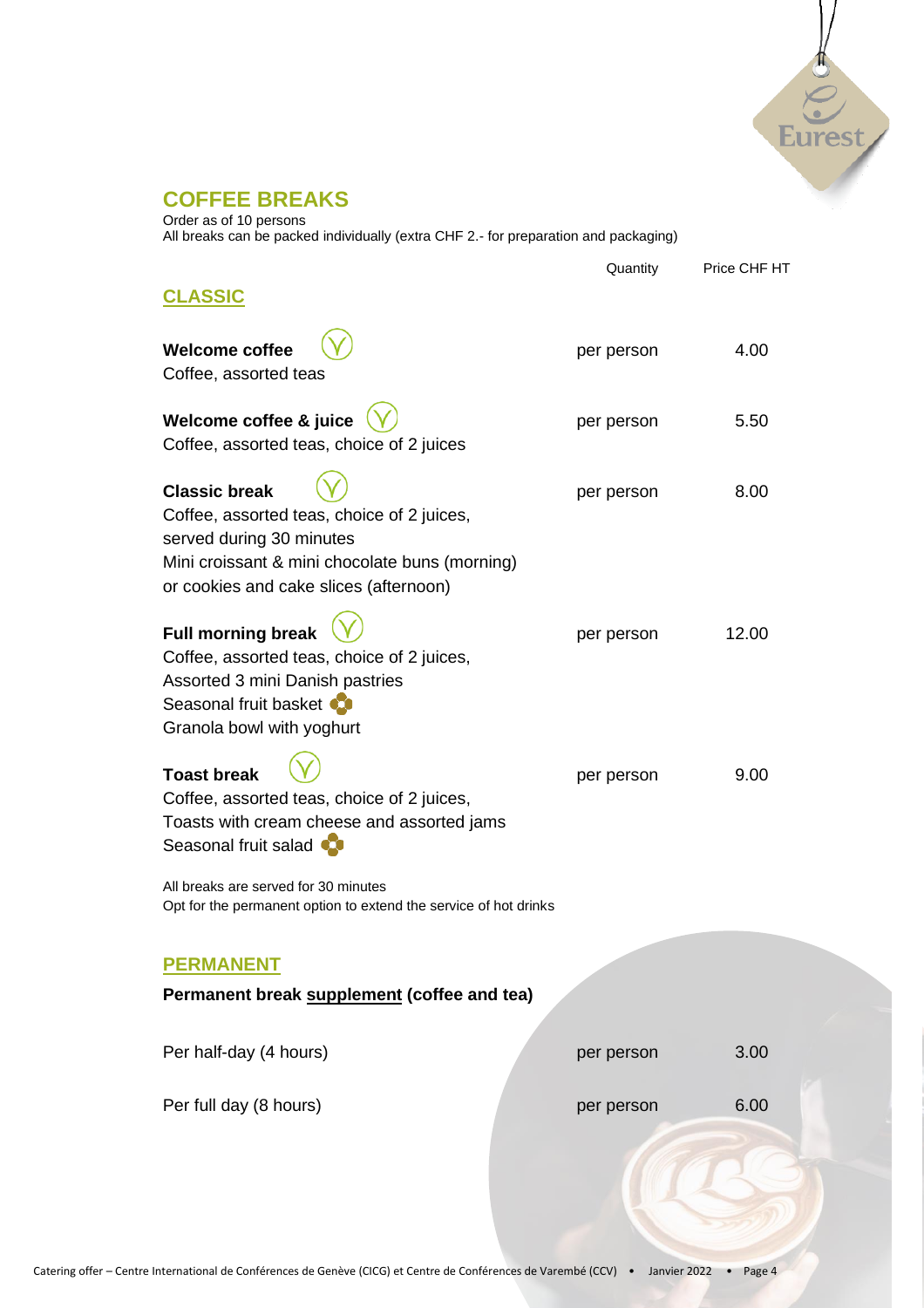

Quantity Price CHF HT

### **SPECIAL**

| <b>Focus Break</b>                                                                                                                                       | per person | 10.00 |
|----------------------------------------------------------------------------------------------------------------------------------------------------------|------------|-------|
| Coffee, assorted teas,                                                                                                                                   |            |       |
| Assorted nut and dried fruits                                                                                                                            |            |       |
| Exotic fruit salad                                                                                                                                       |            |       |
| Homemade green tea with ginger                                                                                                                           |            |       |
| <b>Healthy Break</b><br>Coffee, assorted teas,<br>Freshly squeezed bottled fruit juice<br>Date energy ball<br>Wholegrain avocado toast<br>Seasonal fruit | per person | 12.00 |
| Swiss rustic break                                                                                                                                       | per person | 12.00 |

Coffee, assorted teas, Ramseier Apple Juice Assorted mini sandwiches (cheese, vegetables, cold cuts (CH)) Birchermuesli Cuchole (morning) or linz tart or carrot cake (afternoon) Seasonal local Swiss fruits

#### **FOR MORE…**

Want a more extended break with other delicious options?

#### Extra 2.00 per piece per person

Birchermuesli Gluten-free brownie Donut Granola Yogurt Cupcake Cookie Fresh fruit

#### Extra 3.00 per piece per person

Assorted nuts and dried fruit Cereal bar Fruit salad Mini-sandwich Fruit skewer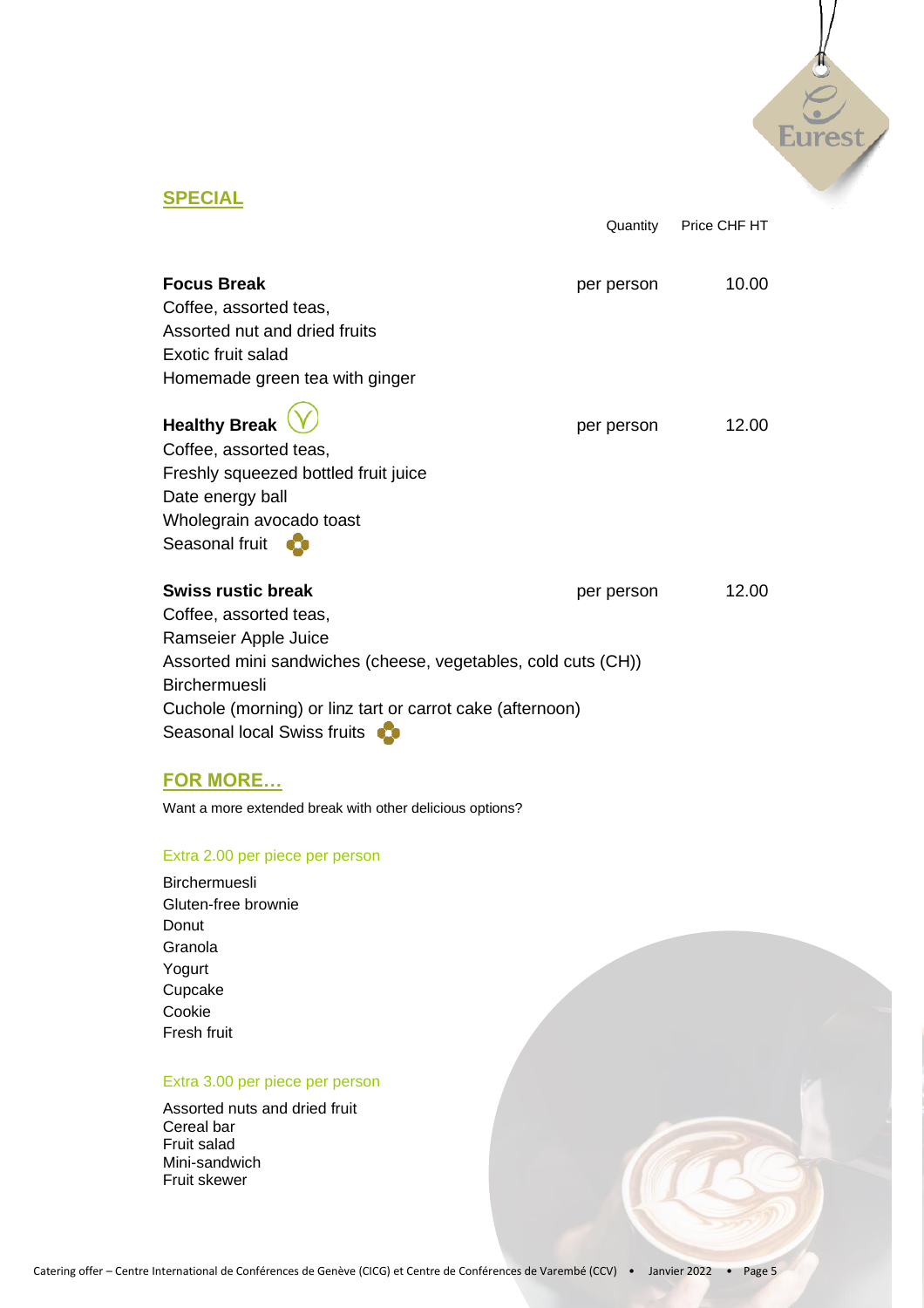

## **SANDWICH LUNCH BREAKS**

| Our lunch options always include mineral water, coffee and tea<br>Order possible as of 10 persons |            |              |
|---------------------------------------------------------------------------------------------------|------------|--------------|
|                                                                                                   | Quantity   | Price CHF HT |
| <b>Simple Sandwiches</b>                                                                          |            |              |
| (vegetarian options possible)                                                                     | per person | 21.00        |
| 3 various sandwiches                                                                              |            |              |
| 1 mixed salad of the day                                                                          |            |              |
| Yogurt or fruit (e.g., 10 people: 5 fruits, 5 yogurts)                                            |            |              |
| <b>Premium Sandwiches</b>                                                                         | per person | 26.00        |

| $\blacksquare$                 | <b>PEI PEISUIT</b> |
|--------------------------------|--------------------|
| Assorted 4 mini VIP sandwiches |                    |
| Mixed salad of the Chef        |                    |
| Dessert of the day and fruit   |                    |

## **FINGER LUNCH**

| Our lunch options always include mineral water, coffee and tea<br>Order possible as of 30 persons | Quantity   | Price CHF HT |
|---------------------------------------------------------------------------------------------------|------------|--------------|
| Networking Lunch $(\rightarrow)$                                                                  |            |              |
| (vegetarian option available)                                                                     | per person | 36.00        |
| 2 cold cocktail pieces                                                                            |            |              |
| 2 verrines                                                                                        |            |              |
| 3 hot cocktail pieces                                                                             |            |              |

2 sweet pieces

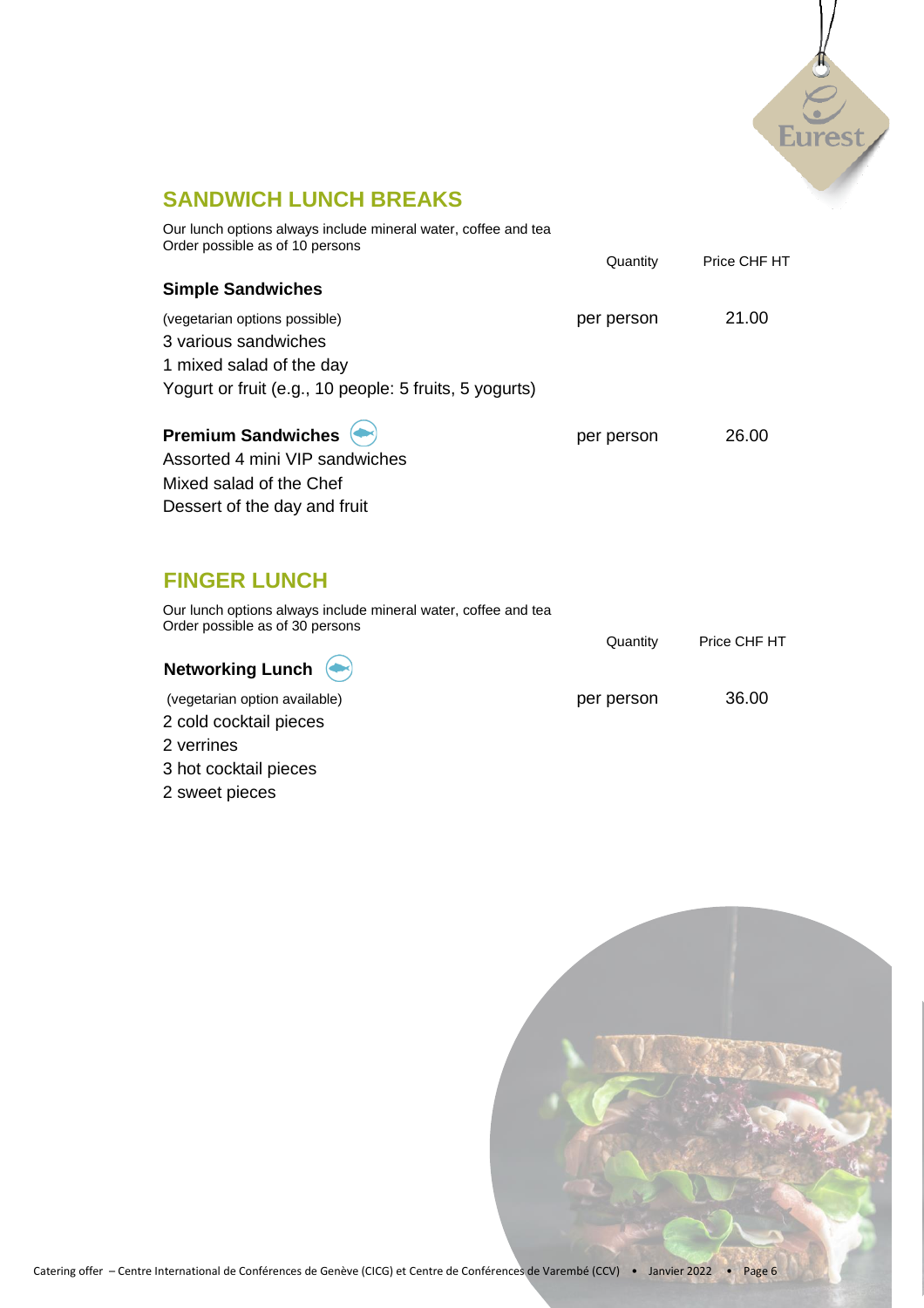

## **BENTO BOX LUNCH BREAKS**

| Inspired by Japanese culture, this multi-compartment lunch box allows you to have a complete meal in a<br>single box<br>Our Bento Box lunch options always include mineral water, coffee and tea<br>Order possible as of 10 persons |            |              |  |
|-------------------------------------------------------------------------------------------------------------------------------------------------------------------------------------------------------------------------------------|------------|--------------|--|
|                                                                                                                                                                                                                                     | Quantity   | Price CHF HT |  |
| <b>Chef's Bento Box</b><br>Chef's salad<br>Dish of the day (meat, fish or vegetarian)<br><b>Bread</b><br>Dessert of the day                                                                                                         | per person | 25.00        |  |
| <b>Swiss Bento Box</b><br>Potato salad with AOP Gruyere cheese, pickles & herbs<br>Pretzel<br>Trout fillet, olive oil dressing with seasonal crudités<br>Carac                                                                      | per person | 28.00        |  |
| <b>Oriental Bento Box</b><br>Tabouleh with bulgur<br>Eggplant caviar and pita bread<br>Grilled chicken kebab<br>Carrots with cumin<br>Assorted oriental pastries                                                                    | per person | 28.00        |  |
| <b>Asian Bento Box</b><br>Wakame salad<br>Edamame with salt<br>Sautéed noodle wok with vegetables<br>Coconut ball, candied ginger                                                                                                   | per person | 28.00        |  |
| <b>Vegan Bento Box</b><br>Quinoa salad with seasonal vegetables<br>Tomatoes and cucumbers<br>Falafel, naan bread<br><b>Brownie</b>                                                                                                  | per person | 28.00        |  |
|                                                                                                                                                                                                                                     |            |              |  |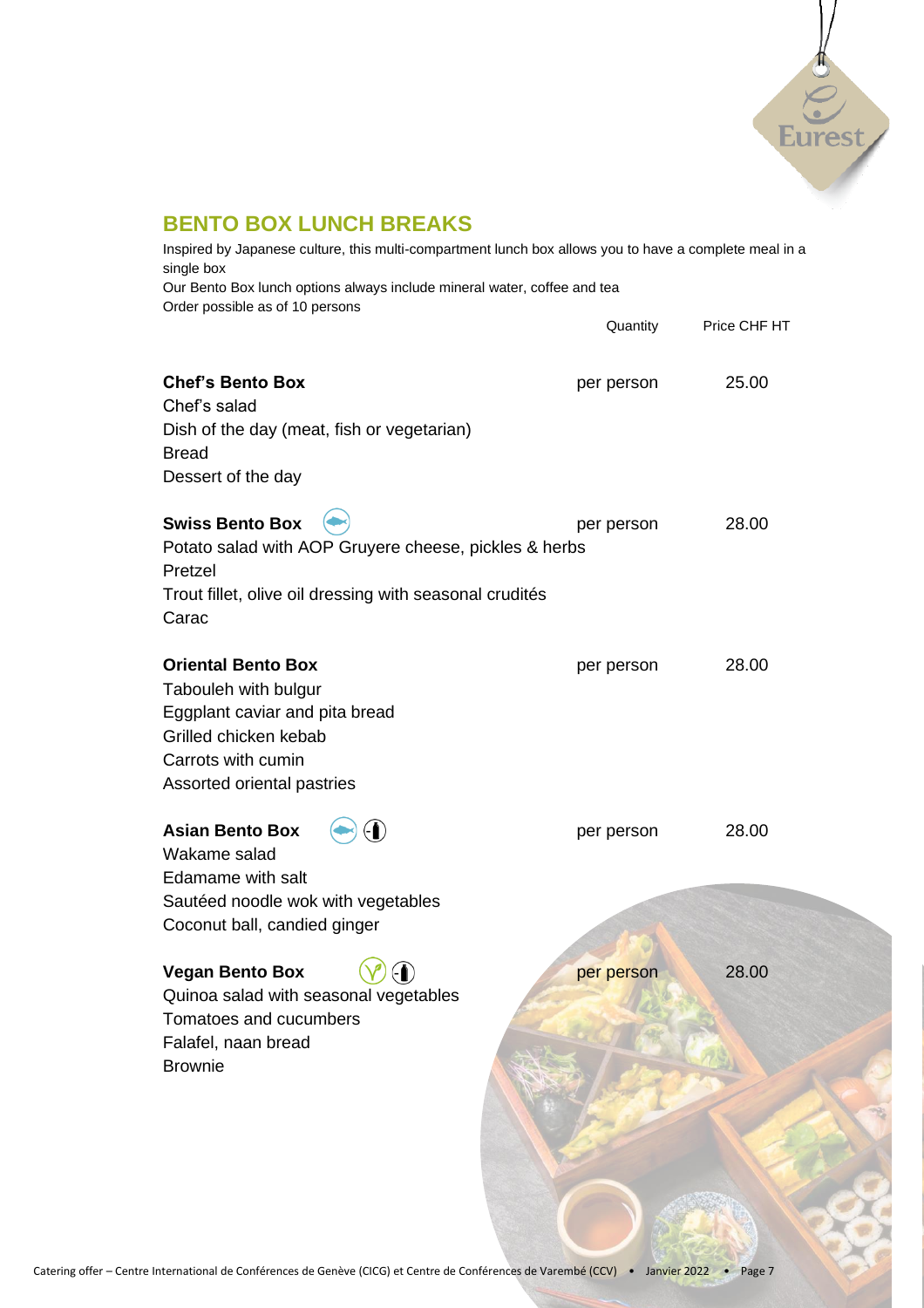

Our lunch options always include mineral water, coffee and tea Order possible from 30 people

|                                                                                                                                                                                                                                                                                                                                                         | Quantity   | Price CHF HT |
|---------------------------------------------------------------------------------------------------------------------------------------------------------------------------------------------------------------------------------------------------------------------------------------------------------------------------------------------------------|------------|--------------|
| Self-service at the restaurant<br>Can be organised with vouchers for a minimum of meals served guaranteed                                                                                                                                                                                                                                               | per person | 30.00        |
| <b>Starters</b><br>Choice of mixed salads<br>Cold cuts (with or without pork)<br>Proteins (tuna, chicken, eggs, etc.)<br><b>Main dishes</b><br>Choice of 2 main dishes (meat and fish) with 1 vegetable component and 1 garnish<br>Vegetarian protein options available<br><b>Desserts</b><br>Choice of desserts<br><b>Fruits</b><br><b>Fruit salad</b> |            |              |
| <b>Chef's Buffet</b><br>Can be organized in the restaurant or near your conference space                                                                                                                                                                                                                                                                | per person | 49.00        |
| <b>Starters</b><br>Fresh salad with seasonal vegetables<br>Assortment of mezes from around the world<br>Tabbouleh from the 6th continent<br>Cheese salad                                                                                                                                                                                                |            |              |
| <b>Main dishes</b><br>Catch of the day, grilled and its virgin sauce<br>Chicken casserole with flavors from around the world<br>Garnished pasta with vegetable Pomodoro, homemade pesto                                                                                                                                                                 |            |              |
| <b>Desserts</b><br>Seasonal fruit salad<br>Crispy Panna Cotta with CICG's honey<br>Assortment of tartlets                                                                                                                                                                                                                                               |            |              |
| Fancy more choices ?<br>Discover our Buffet Italian, Oriental, Asian, Light, upon request and with supplement.                                                                                                                                                                                                                                          |            |              |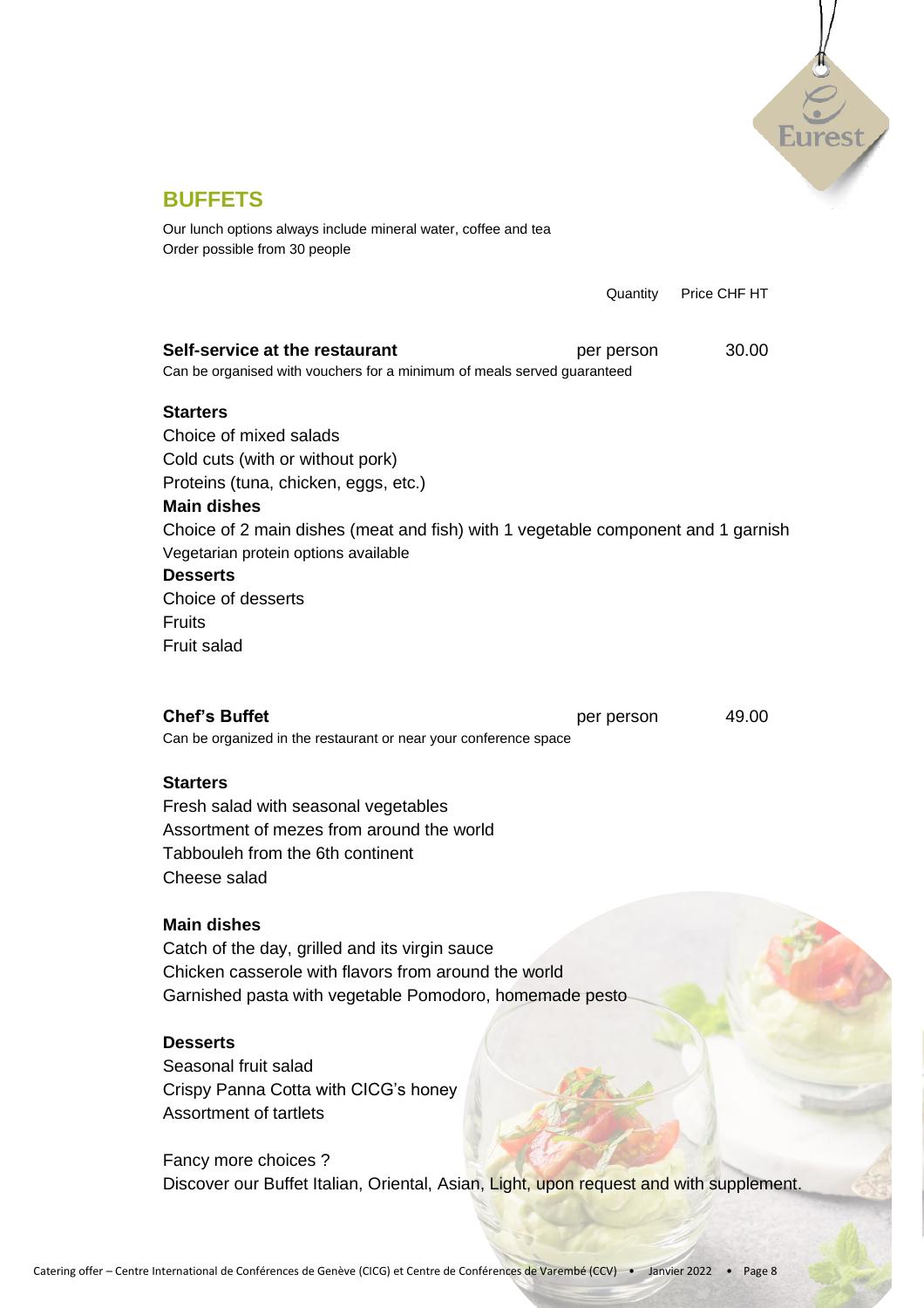

### **PLATED LUNCH MENUS**

Our lunch options always include mineral water, coffee and tea

We will send you menu proposals from our Chef's suggestions, our recipes are tailor-made, with local and seasonal products, and personalized according to your needs and desires.

Order possible from 20 persons

Unique choice for all guests

|                                        | Quantity   | Price CHF HT |
|----------------------------------------|------------|--------------|
| Menu 2 plats<br>Appetizer              | per person | 49.00        |
| Starter-main dish or main dish-dessert |            |              |
| Menu 3 plats                           | per person | 59.00        |

Appetizer Starter-main dish-dessert

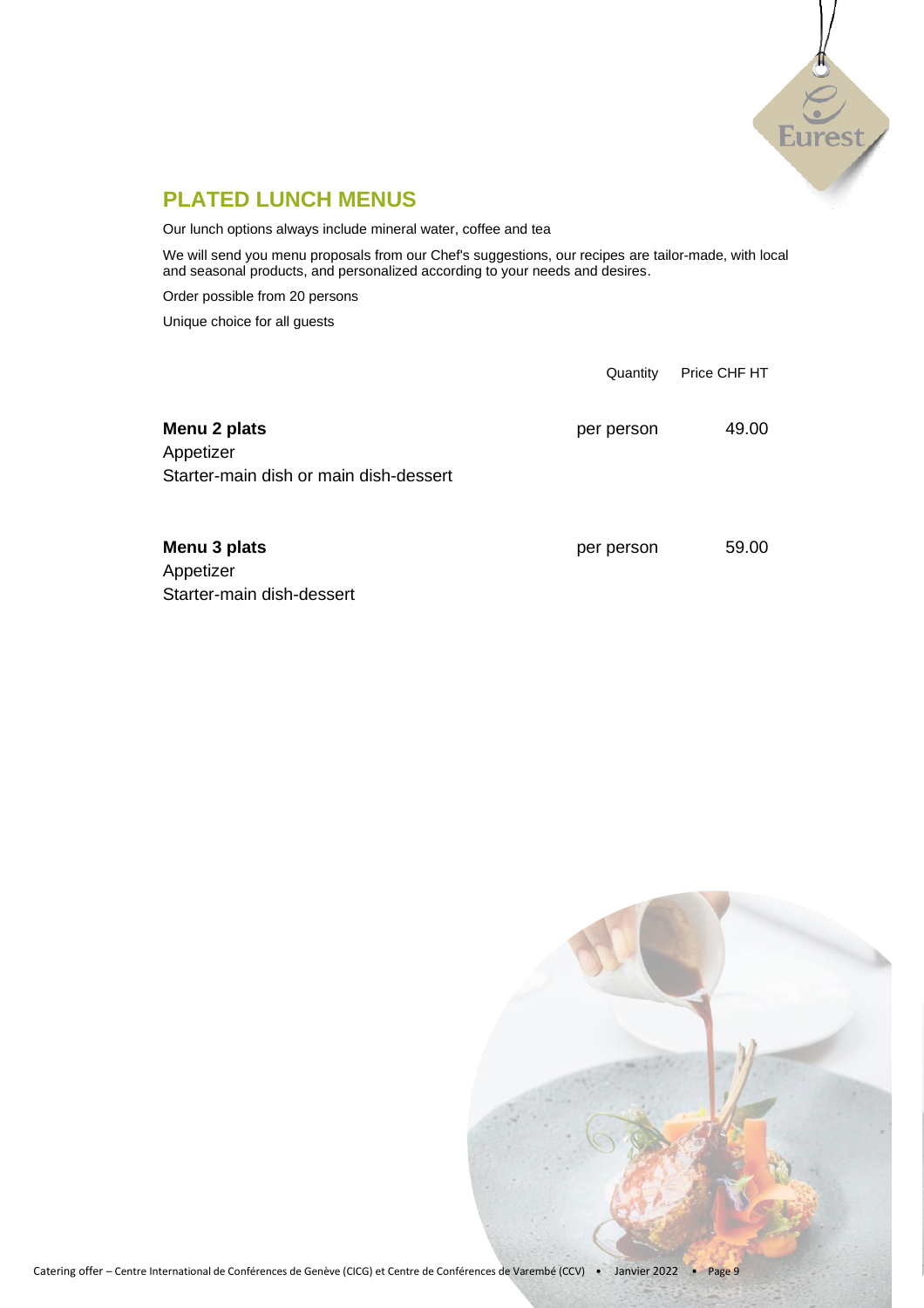

### **RECEPTIONS**

A detailed seasonal selection of cold, hot and sweet canapés is available upon request

### **SELECTION OF CANAPÉS**

|                                | Quantity   | Price CHF HT |
|--------------------------------|------------|--------------|
| <b>Savoury selection</b>       | per person | 3.00         |
| Swiss crisps, olives & peanuts |            |              |
| Aperitif package 3 canapés     | per person | 12.00        |
| 3 cold savoury cocktail pieces |            |              |
| Aperitif package 5 canapés     | per person | 20.00        |
| 3 cold savoury cocktail pieces |            |              |
| 2 sweet cocktail pieces        |            |              |
| Aperitif package 8 canapés     | per person | 30.00        |
| 3 cold savoury cocktail pieces |            |              |
| 3 warm savoury cocktail pieces |            |              |
| 2 sweet cocktail pieces        |            |              |
| Cocktail dinner 12 canapés     | per person | 45.00        |
| 5 cold savoury cocktail pieces |            |              |
| 4 hot savoury cocktail pieces  |            |              |

3 sweet cocktail pieces

### **BEVERAGE PACKAGE**

With alcohol: Swiss wine, beer, soda, fruit juice and water Without alcohol: soda, fruit juice and water

|                                   |            | Price CHF HT |                 |  |
|-----------------------------------|------------|--------------|-----------------|--|
|                                   |            | With alcohol | Without alcohol |  |
| <b>Service during 30 minutes</b>  | per person | 13.00        | 8.00            |  |
| Service during 60 minutes         | per person | 20.00        | 14.00           |  |
| <b>Service during 90 minutes</b>  | per person | 25.00        | 19.00           |  |
| <b>Service during 120 minutes</b> | per person | 30.00        | 24.00           |  |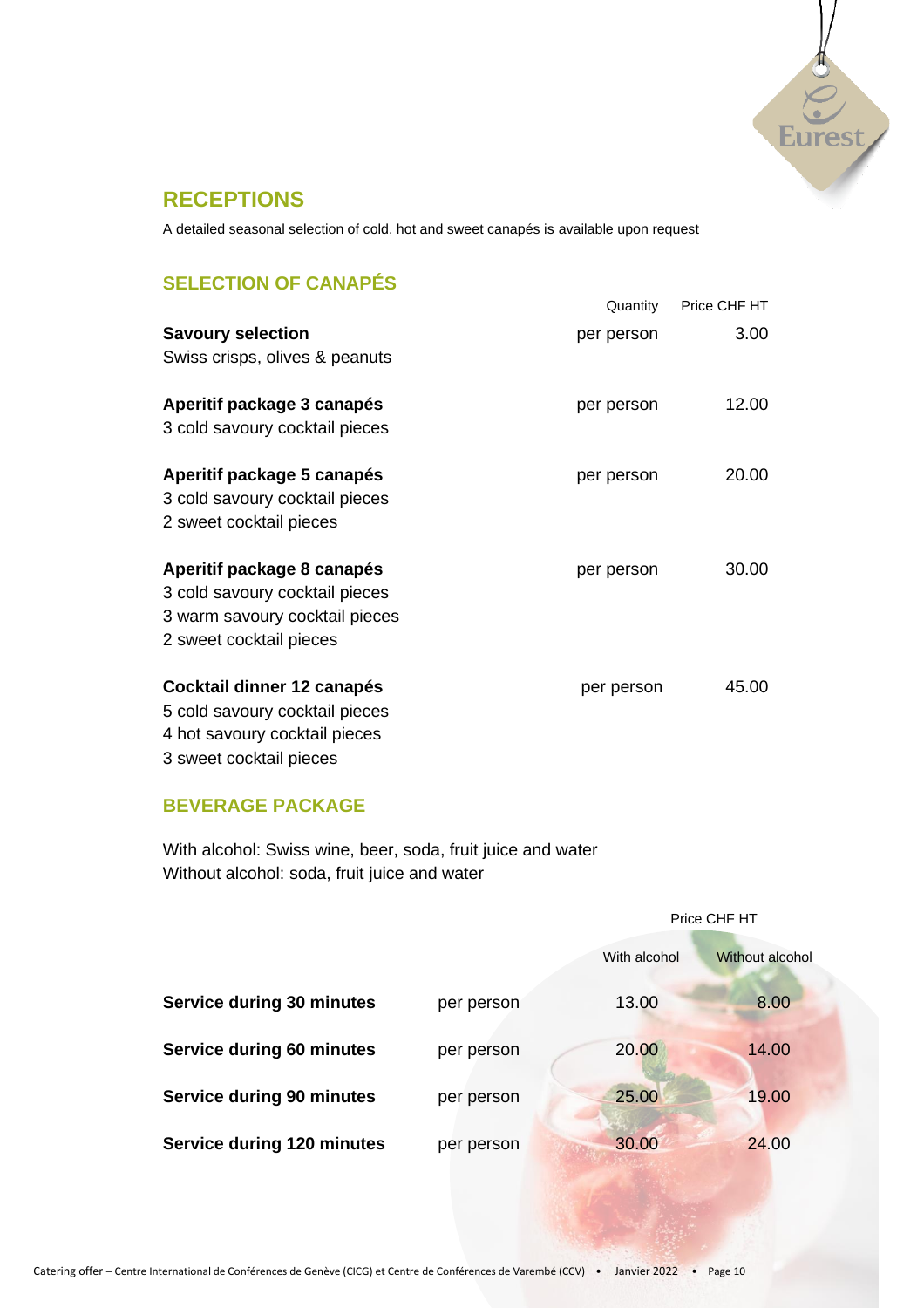

### **LIVE COOKING STATIONS**

Order for a minimum of 40 people

A fixed amount of 180.- per station is charged for equipment and 1 service employee.

|                                          | Quantity   | Price en CHF HT |
|------------------------------------------|------------|-----------------|
| Mini burgers station                     | per person | 10.00           |
| Tartare station (fish, meat, vegetables) | per person | 12.00           |
| <b>Risotto station</b>                   | per person | 9.00            |
| Sushi station                            | per person | 15.00           |
| Seasonal fruit & vegetable juice bar     | per person | 8.00            |
| Cut fruit station                        | per person | 8.00            |
| Pancake or crêpes station                | per person | 8.00            |

### **STAND BOARDS**

Delivered and installed directly on your stand at the time of your choice, during CICG opening hours

|                                                                                           | Quantity  | Price en CHF HT |
|-------------------------------------------------------------------------------------------|-----------|-----------------|
| Board of assorted mini pastries (20 pieces)                                               | per board | 30.00           |
| Board of homemade cookies (20 pieces)                                                     | per board | 40.00           |
| Board of bread slices with Gruyère and/or<br>Philadelphia with herbs (10 pieces)          | per board | 18.00           |
| Cheese board (CH, FR, IT) - 400g<br>Nuts, grapes, figs, various breads                    | per board | 35.00           |
| Assorted charcuterie board (CH, FR, IT) - 400g<br>Pickles, pickled onions, various breads | per board | 50.00           |
|                                                                                           |           |                 |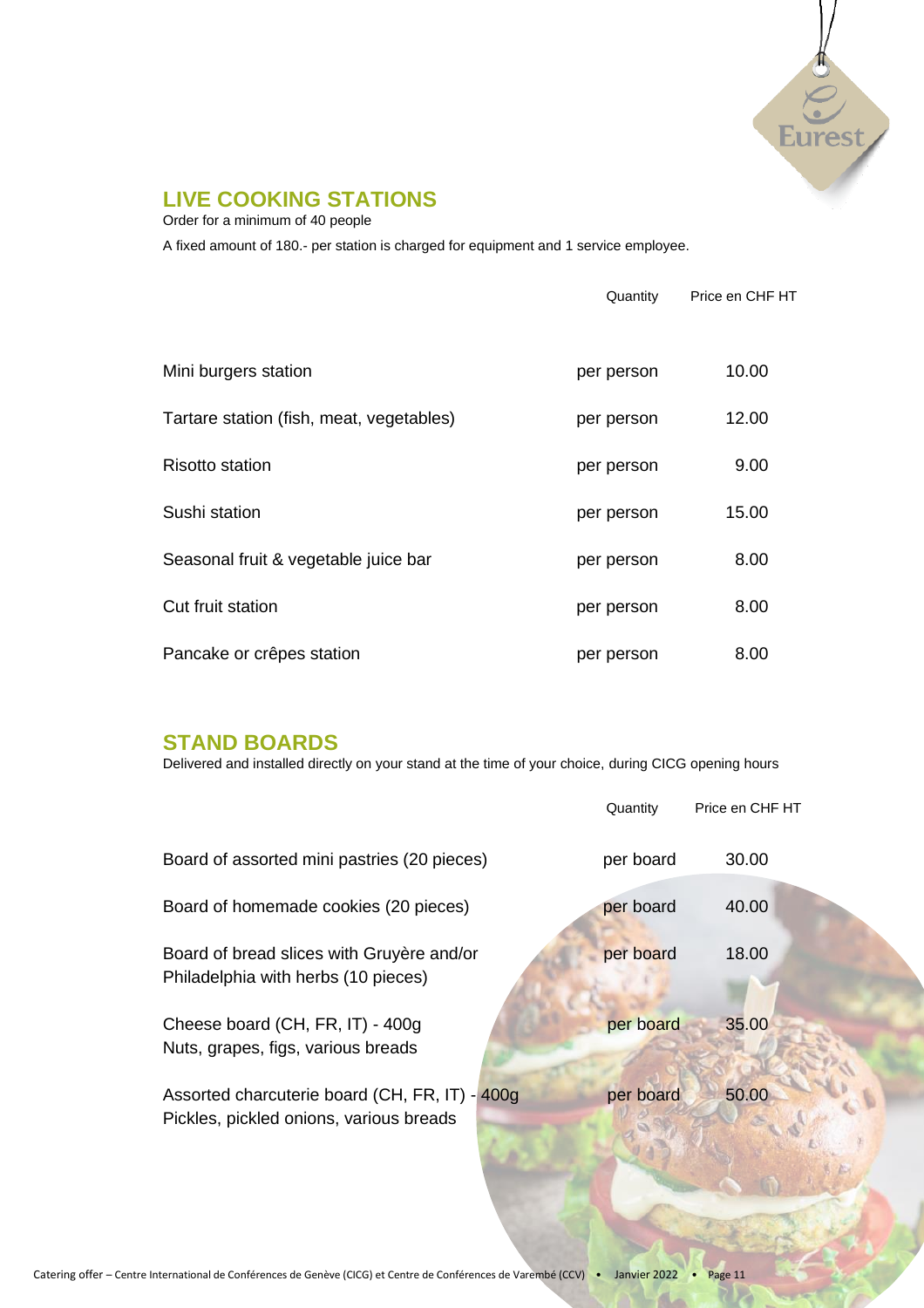

## **COLD BEVERAGES**

|                                        | Quantity | Price CHF HT |
|----------------------------------------|----------|--------------|
| Still bottled water                    | 50 cl    | 3.50         |
| Fruit juice or smoothie                | 1 litre  | 15.00        |
| Still or sparkling water               | 1 litre  | 5.00         |
| Orange juice, apple juice              | 1 litre  | 7.00         |
| Soft drinks, Coca-Cola, Coca-Cola Zero | 1 litre  | 6.00         |
| White wine - Chasselas (Geneva)        | 75 cl    | 29.00        |
| Red wine - Gamay (Geneva)              | 75 cl    | 29.00        |
| Champagne                              | 75 cl    | 80.00        |
| Prosecco                               | 75 cl    | 35.00        |
|                                        | 25 cl    | 7.00         |

Bottled beer

## **BOISSONS CHAUDES HOT BEVERAGES**

| <b>HOT BEVERAGES</b>                      |          |              |  |
|-------------------------------------------|----------|--------------|--|
|                                           | Quantity | Price CHF HT |  |
| Nespresso coffee machine with 20 capsules | Unit     | 60.00        |  |
| Extra capsule                             | Unit     | 1.80         |  |
|                                           |          |              |  |
|                                           |          |              |  |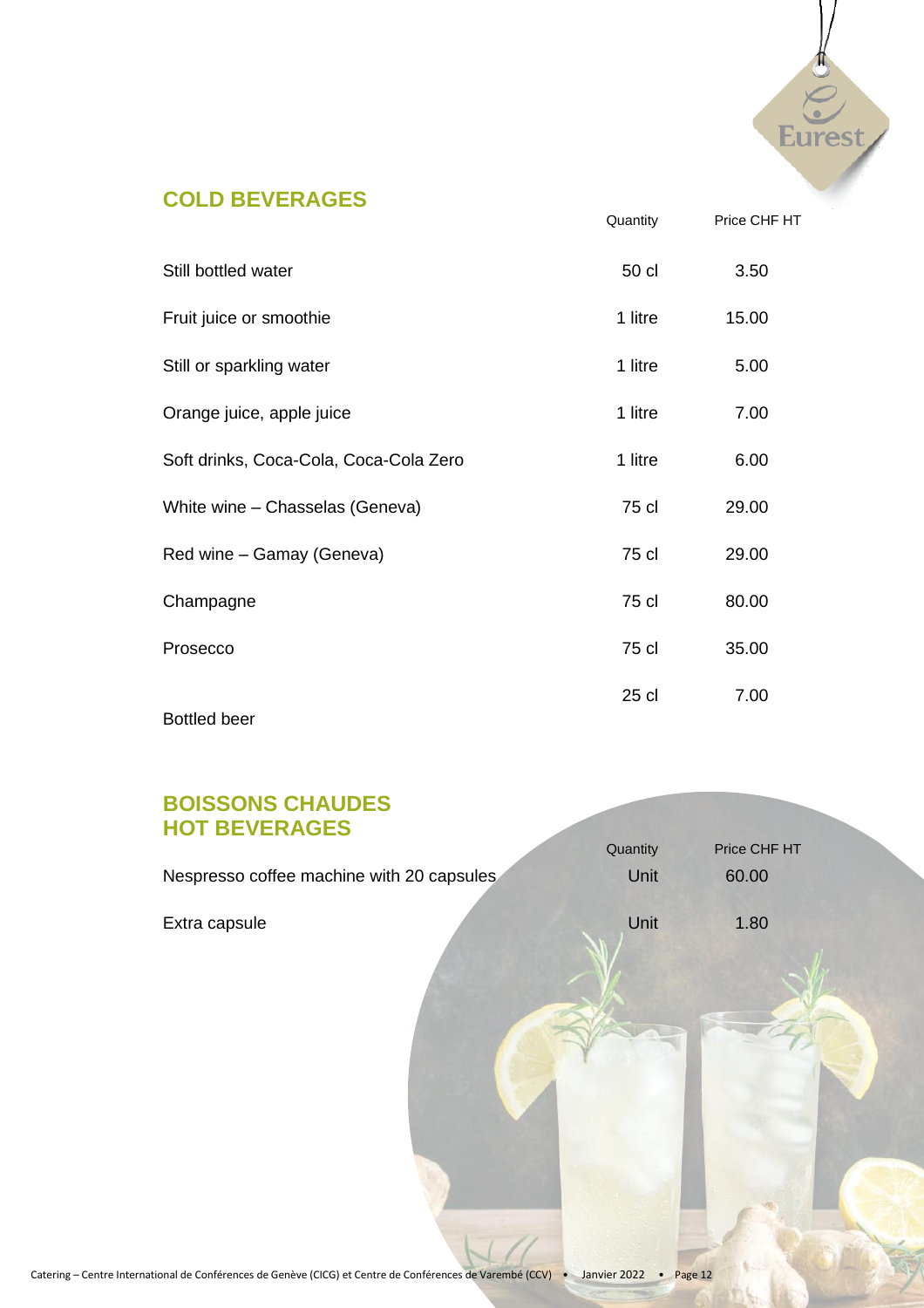

## **TERMS & CONDITIONS**

|                                                                                                                    | Quantity | Price CHF HT |
|--------------------------------------------------------------------------------------------------------------------|----------|--------------|
| <b>Staff costs</b>                                                                                                 |          |              |
| Event manager / Chef<br>Outside the conventional opening hours of the CICG/CCV $(7 \text{ am} - 7 \text{ pm})$     | per hour | 55.00        |
| Service associate / Cook<br>Outside the conventional opening hours of the CICG/CCV $(7 \text{ am} - 7 \text{ pm})$ | per hour | 45.00        |

Our staff hours are only billed outside normal working hours. For large events, additional storage and cleaning times are also billed. We apply the night rate for Sundays and public holidays.

Any missing or damaged material will be charged

#### **Restaurant opening upon request**

The opening of the Restaurant for your participants (meals at their expense) is subject to the contractualisation of a minimum amount to be guaranteed by the customer.

For your events with up to 200 participants, the guaranteed minimum corresponds to 30% of the total number of participants, based on a CHF 30.- meal plan per participant.

Beyond 200 participants, the calculation will be made upon request according to your needs.

#### **Le 6ème Continent café opening upon request**

The opening of the Café for your participants (consumption at their expense) is subject to the contractualisation of a minimum amount to be guaranteed by the customer.

For your events with up to 100 participants, the guaranteed minimum corresponds to CHF 100.- per opening hour, based on a minimum of 4 hours.

Beyond 100 participants, the calculation will be made on request according to your needs.

#### **Le 6ème Continent coffee privatisation**

Cost and feasibility upon demand

**Please read about our general Terms & Conditions here - [Link.](https://clients.eurest.ch/cicg/en/AGB)**